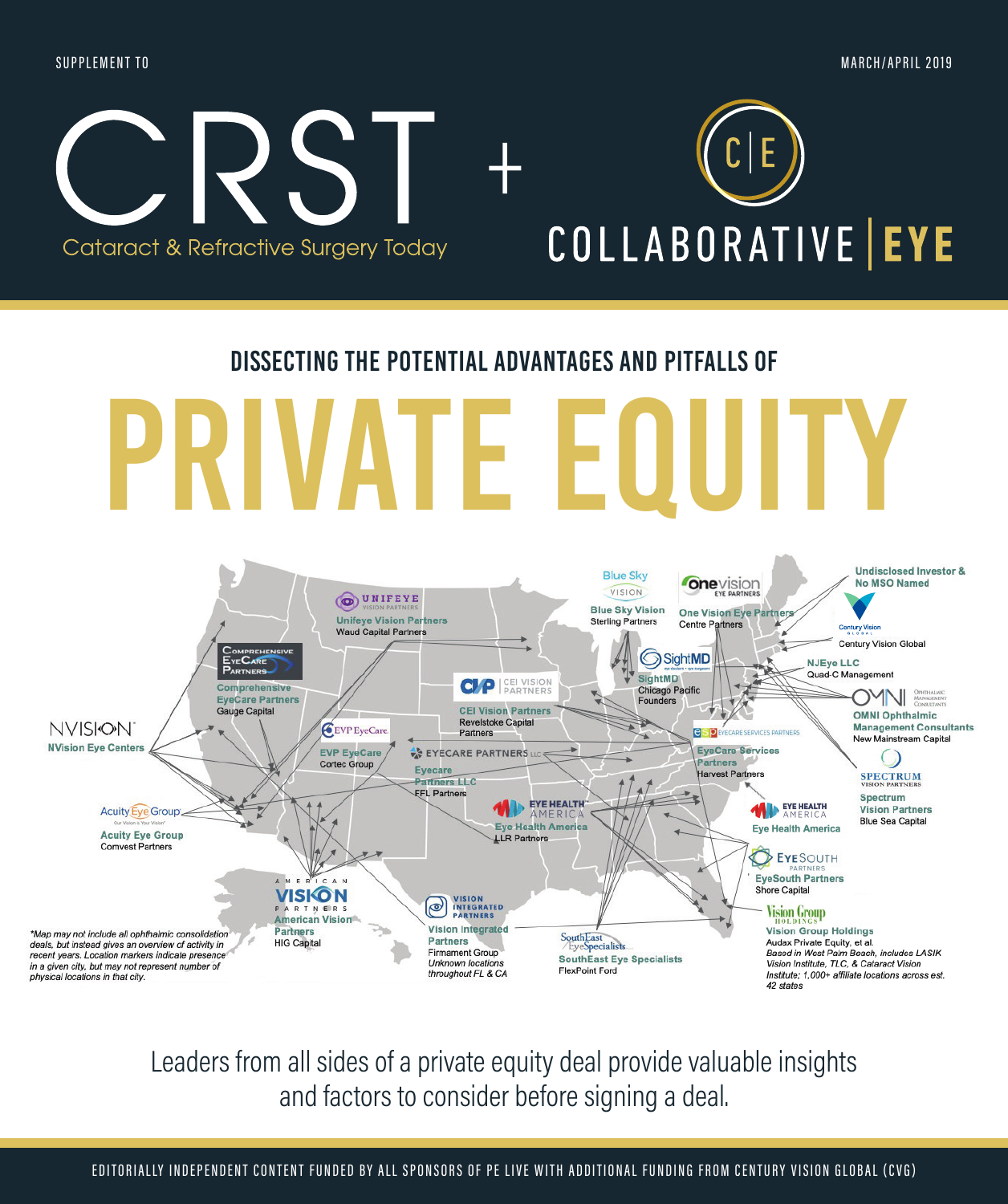## ANATOMY OF A DEAL

### **BY MATT OWENS, ESQ., AND NAOMI HARTMAN, ESQ.**

 $\prod_{\text{discuss}}$ uring the Private Equity Live Symposium, we provided an overview of private equity (PE) transactions in the eye care space. Most notably, the discussion focused on how these transactions are structured, who the key players are, the stages of a transaction, and the key issues that are presented in these deals.

For various reasons, including prohibitions in some states regarding the corporate practice of medicine, PE firms (and similar financial investors, collectively, "financial partners") will often structure transactions with physician practices through a management services organization or "MSO" model. In this model, an MSO holds the nonclinical assets of the practice and enters into a management agreement with the practice to manage the day-to-day operations. Meanwhile, the practice retains authority over the clinical aspects of the business. In a transaction using the MSO model, if the financial partner does not already have an existing MSO in place, then the physician practice and the new financial partner will form an MSO into which the financial partner then invests. After the transaction, the practice—which at this point is generally referred to as a "captive practice"—remains owned by one or more physicians, while the MSO is generally majority owned by the financial partner, with the former practice owners owning a minority "rollover" interest in the MSO. In some instances, the financial partner's MSO may already have a captive practice that it manages, in which case, a physician practice looking to transact may have all of its clinical assets and operations moved into the existing captive practice.

In any practice management

transaction with a financial partner, there are various parties that will be involved:

- Physician Owners: The owners of the practice who are looking to transact.
- Financial Partner: The PE firm or similar financial investor that is looking to invest in the business of the practice.
- Investment Bankers: Financial advisor that assists the physician owners in all stages of the transaction, from the marketing of the practice to finding the right financial partner (as well as maximizing the value of the transaction).
- Lawyers: Legal advisors that assist in all stages of the transaction, from ensuring the structure of the deal is tax efficient and compliant from a regulatory perspective, to ensuring that the physician owners protect the value created in the transaction.
- Accountants/Tax Professionals/ Wealth Managers: Additional financial advisors that help physician owners with tax structuring and asset protection in connection with these types of transactions.

It is critical that physicians who may be considering a transaction with a new financial partner consult with their advisors early in the process. Advisors will help to guide physicians through the transaction, ensure no key issues slip through the cracks, and minimize missed opportunities throughout the process. Often, these deals are transformational in nature and represent a once-in-a-lifetime opportunity. As with anything this important, selling physicians must have proper advisors in place to ensure value is maximized, assets

are protected, and the transaction is structured and consummated in compliance with law.

Most practice management transactions follow similar paths, and include many of the same stages (though no two deals are the same and each can certainly take on a life, and path, of its own):

- Internal Discussions: It is absolutely essential before proceeding down this path that all owners of the practice reach consensus on whether they want a transaction and how they see the process unfolding.
- Hiring of Advisors: For significant transactions like these, it is always best to engage advisors early in the process.
- Marketing and NDAs: Once the practice has decided to pursue a transaction (and often after the practice has hired an investment bank), the practice will begin the process of marketing itself to potential financial partners. These partners will sign nondisclosure agreements and then receive access to financial information and other key items of information about the practice to decide if they wish to pursue a transaction.
- Initial Due Diligence ("The Dating Stage"): A subset of financial partners that received initial information will seek additional information about the practice and may want to meet with management and the physician owners to get a better feel for the business. This is not only a time for financial partners to do initial due diligence on the practice, but also an opportunity for the practice to do its own due diligence on the potential financial partners.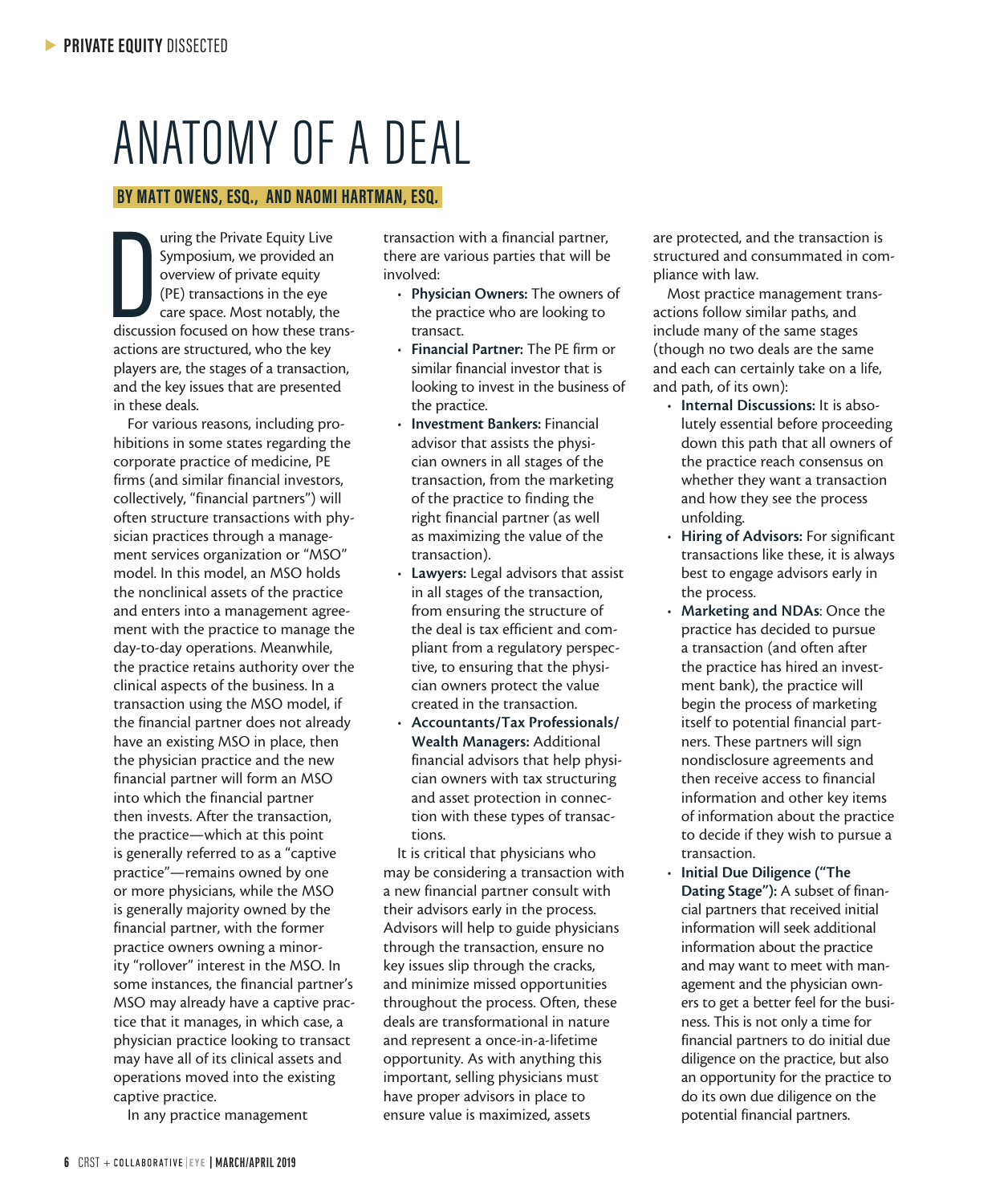

- Letter of Intent: Eventually, the practice will likely sign a letter of intent with its preferred financial partner, signaling its willingness to negotiate exclusively with that one financial partner for some period of time as the parties work to get a deal completed based on high level terms set out in the letter of intent.
- Continued Due Diligence/ Quality of Earnings: The preferred financial partner will then conduct more extensive legal and financial due diligence on the practice and will most likely want to perform its own "Quality of Earnings" review to ensure the valuation agreed to in the letter of intent is supportable.
- Agreement Negotiations: All parties, with the help of legal counsel, will negotiate the key transaction documents, which generally will include, at a minimum, a purchase agreement, employment agreements for the selling physicians, and agreements related to the terms and conditions of the rollover equity that will be received by the selling physicians.
- Closing/Transition: After all documents have been fully negotiated and all issues resolved, the parties will close the transaction, wire funds, and start working together on the new partnership. Throughout these stages of a transaction, there are several key issues that selling physicians need to navigate:
	- Valuation: Valuation is often the first—and most important—issue that physicians focus on. If there are multiple owners, as noted above, it is important they reach consensus at the outset on what the minimum valuation is that all physicians require before transacting. Part of the valuation analysis includes determining how much annual post-closing compensation each physician owner will want (because the more post-closing compensation an owner wants to retain, the lower the upfront valuation will be).
	- Tax Structure: Physician owners must be sure not to look at valuation in a vacuum—it is just as important to determine how the physician's sale proceeds from the transaction will be taxed. The goal is to structure the transaction

## **STAGES OF A DEAL**

- **Internal Discussions and Hiring Advisors**
- **Marketing and NDAs**
- **Initial Due Diligence/The Dating Stage**
- **Letter of Intent**
- **More Extensive Due Diligence and QofE**
- **Agreement Negotiations**
- **Closing/Transition**

as tax efficiently as possible (eg, capital gains instead of ordinary income). The tax outcome will be impacted by the existing legal structure of the practice, how the transaction is structured, and how the rollover equity will be issued, among other issues. Tax needs to be front of mind from the outset, as it can have significant implications on the transaction.

Rollover Equity: Closely related to valuation, because rollover equity frequently represents a large portion of the overall sale proceeds received by the selling physician, are the terms and conditions of the rollover equity (eg, the equity in the MSO that selling physicians will receive as part of the transaction). It is not just a question of what percent of the sale proceeds will be payable in equity, but also a question of what the terms will be of that equity. Two significant questions to get answered at the outset of a transaction are: (1) will the equity received by the selling physicians be the same class of equity held by the financial partner (in terms of economics, etc.), or will the financial partner have a senior, or